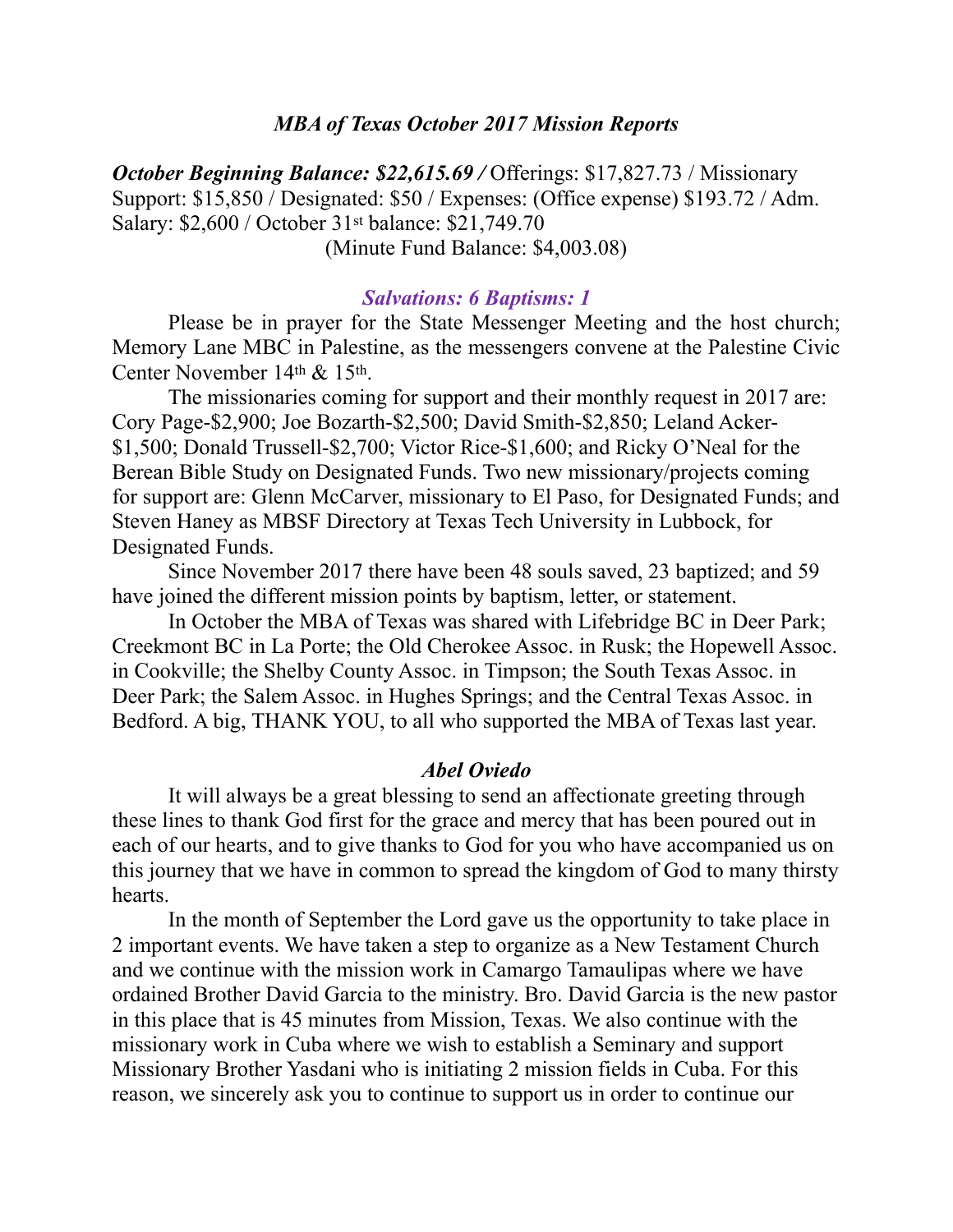missionary project.

 Our congregation cannot fully support itself. Little by little we are taking on our responsibilities but I have commitments to pay for my home, family health insurance and have a son in College; therefore we ask that you continue to support us as we continue with our missionary projects. At the present, we are averaging in the 90's in Morning Worship, 60 in Evening Worship, and 45 on Wednesday. Lord willing we have plans to travel to Cuba, December 2<sup>nd</sup> to the 8<sup>th</sup>, please keep us in your prayers as we continue with this endeavor. Brother Jose Poot will accompany me.

 We thank you again for your support and prayers. Please keep them in your prayers as the gospel keeps being preached in Cuba. We don't deserve all He does for us and we are so very grateful for all of you. From our hearts we want to say once again, thank you. Praising God from whom all blessings flow.

## *Victor Rice*

 I would like to thank the Lord for His love and care of the Lord's New Testament Churches of the MBA of Texas that pray for and support us and the other Missionaries. We averaged 13 in SS; 20 in MW; 15 in EW; and 12 on WE. Our offering was \$1,499, with \$385 given to missions and \$1,200 paid on rent.

 Our month has been very busy as we have been visiting and witnessing and inviting with the Lord blessing with new visitors for this month. Myself and Brother Joseph were blessed to attend the South Texas Association meeting where we heard great messages, had great fellowship and shared our work.

 We were blessed to preach and share the work at Meadowbrook MBC in Wills Point, where God's people shared their great love towards us and we enjoyed visiting with Brother Cory Williams and was taken to lunch with Brother Doug and his lovely wife.

 We will be preaching and sharing the work on the last Sunday of the month with Woodglen MBC in Spring and for the evening service at Faith MBC in Houston. We are so thankful for the churches that have invited us to share the work and preach.

 We also have been heavy hearted and were able to give a love offering to Brother Stuckey of New Life MBC (as his dad went to be with the Lord) so he could get to Louisiana to be with his mom and make arrangements for the burial. We are seeking freestanding partitions so we can divide our fellowship area into three class rooms. We thank you for your hearts and prayers.

## *David Smith*

*Friends Came Out:* We are really rejoicing this month! Our Friend Day was a success. We had 43 in attendance, and 4 were saved: one adult, and 3 children. We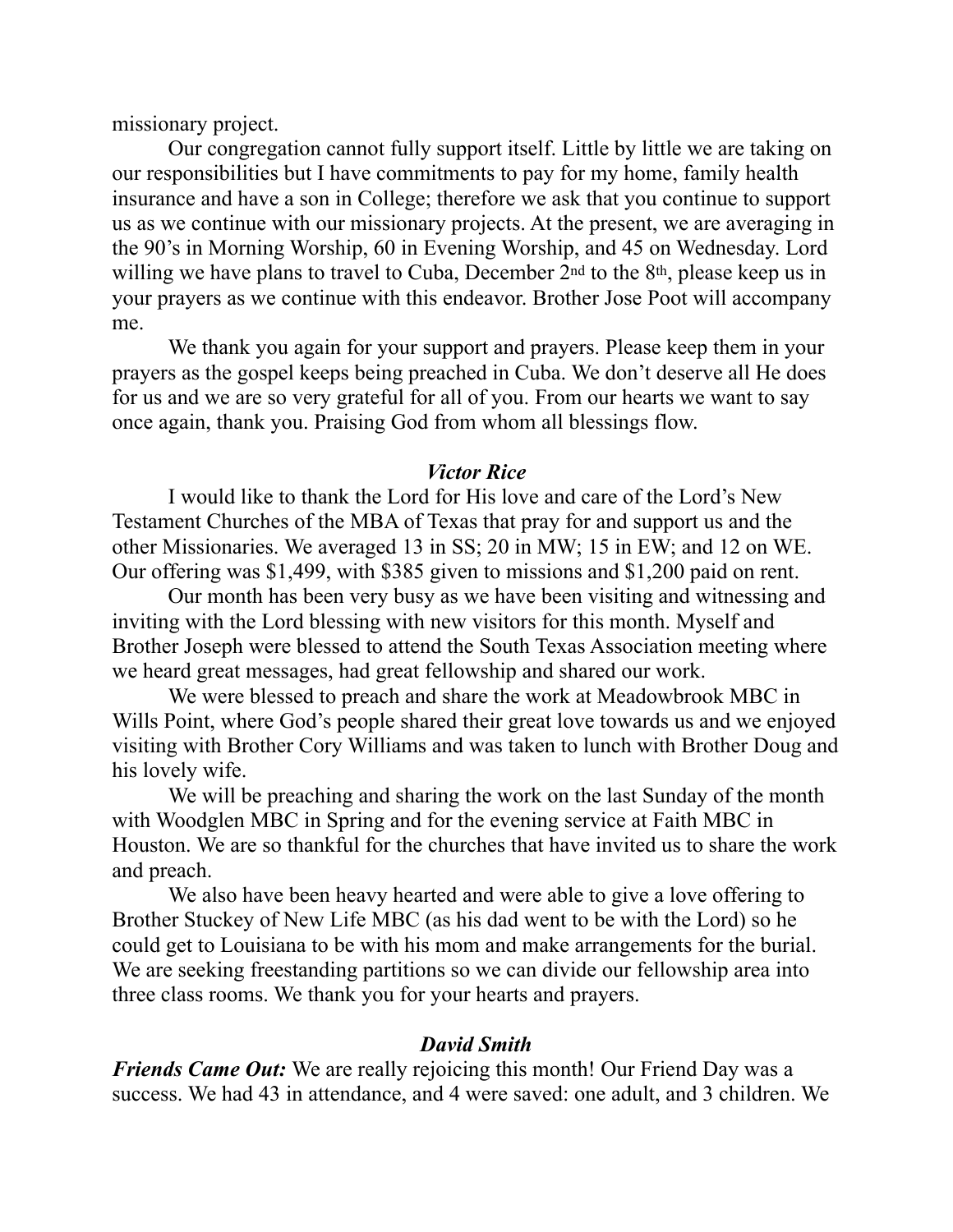had many first time guests and many return guests.

*Lifeline was working:* All of our people were serving. We had our BBQ griller, Brother Mark; our 4 greeters at the doors, inside and outside; our children's workers; our ladies serving; our media man on the computer; our worship leader enthusiastically leading us in great songs of praise; our Live-Streaming guy videoing live on Facebook. It was great! God is working, we praise His holy name! *Revival:* We also had our first revival this month. This was a new adventure for our people, but we averaged 13 in attendance during this event.

*Growing Pains:* We are already in need of space for our children's ministry. Pray for us in this please. Our auditorium space will be good for a little while longer. Pray that we can find a better facility for the future. We like these kind of needs. Growth is trying to happen. The average for Lifeline BC in Mansfield was 23 in Worship, and 3 in small groups. Praise God for the 5 saved souls. Our offering was \$1,428 with \$200 given to missions and \$600 paid on rent. (Note: The mission is also helping with Bro. David's salary and insurance, thus helping him to cut back on his other job, and giving him more time for the mission.)

*One more Saved:* Today at my workplace I was riding with one of my co-workers delivering a vehicle to a car rental business. He had recently lost his mother to cancer. We had a good conversation on the way back which led to his receiving Christ as we were driving. He is a young man and was very ready to receive Christ as his Savior. Praise God again!

*Reach Texas:* Alice and I drove down to Kerrville a few weeks ago to have a visit with Don Trussell and his wife Cindy. We had a great time talking about church planting and ministry. We are working with Reach Texas to encourage our church planters and help them in ministry. Don has been faithfully serving in Kerrville. He wants to see souls saved!

# *Leland Acker*

 Praise the Lord for a soul saved and a baptism. We've received 5 first time visitors this month, mostly due to folks responding to my radio work.

 We are continuing to work on the church building. We ordered new sheetrock to finish out the project. I met with a contractor last week to price what it would take to finish out the building. We still need to sheetrock the bathrooms, hang the suspended ceiling, and finish out the walls and install plumbing and electrical fixtures. We have \$26,000 left in our building fund and will receive the TMD funds in February. The averages for Life Point MBC in Early were 17 in SS; 21 in MW; and 8 in Outside Bible Studies. Praise God for the 1 saved and 1 baptized. Our offering was \$2,859.70 with \$150 given to missions and \$300 paid on rent.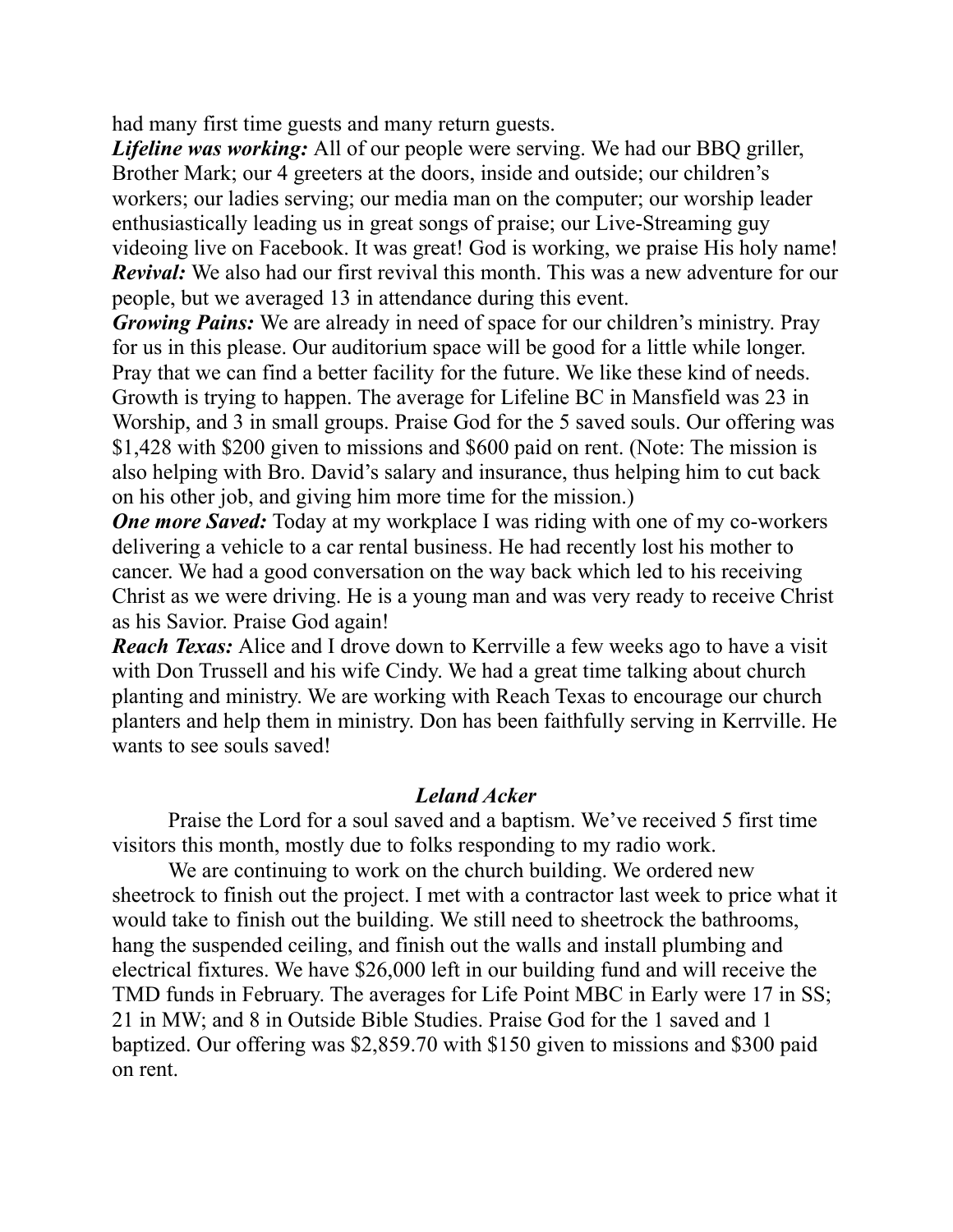We were blessed to be a part of the Pre-Associational meeting on Oct. 3rd, and the Southwest Mission Rally on Oct. 28th. Thank you for your prayers and support.

#### *Cory Page*

 October was a good month. It is always important to step back and remember that ministry in a person's life happens long before Sundays. We haven't yet seen it translate to Sunday attendance, but God's Ministry is being done. Here are some examples just from the last week. I met Azari, a female seminary student studying for her masters of divinity. She was excited about Ministry and had questions about how she could find a church to pastor. Needless to say, it was a fun conversation. James and his children joined a Pokemon club at the local library. After two weeks, they put James in charge of the group. He is building relationships with dads who are looking for ways to bond with their own children. God is opening doors. Stacey Shields started a new job at Pizza Hut and has already begun sharing her faith with her fellow employees. Jim has been busy at his jobs being a positive influence. Just this week, a fellow employee who was hurting emotionally sought out the "preacher." Suzie Pace has been working hard to share Christ with the realtor that sold them their house. They meet often and Suzie has become their Christian influence when they have questions.

 God is doing a good work here. We till, weed, and water. Pray along with us that God will soon bring the increase! Thank you for your prayers.

## *Leslie Rhea*

 October has been a month of ups and downs for attendance, but we have held our own. We voted to organize in January and will begin that service at 10am on the 20th of January with a note burning followed by the organizational service. Brother Shane Wiggins will bring the message to be followed by a luncheon. We will then reassemble to hear the great singing of the Smith Family. Come join us in this glorious occasion as we continue to move forward for the cause of Christ. We were also very excited to have visitors this month with a high of 11 on the last Sunday. Continue to pray for us and this great group of folks who have diligently worked to get to this time.

 The averages for Vanderbilt BC in Tyler were 19 in SS; 36 in MW; and 12 in EW. Our offering was \$4,259 with \$708.88 given to missions.

We were also very saddened with the passing of a great man of God this month. Brother Marvin Gardner went home to glory. What a tremendous job the Lord allowed him to do in building a great work in Tyler. Not enough can ever be said for the lives he impacted, including mine. We will miss him, but we know our loss is heaven's gain. Please pray for the Gardner family as well as the Farmer